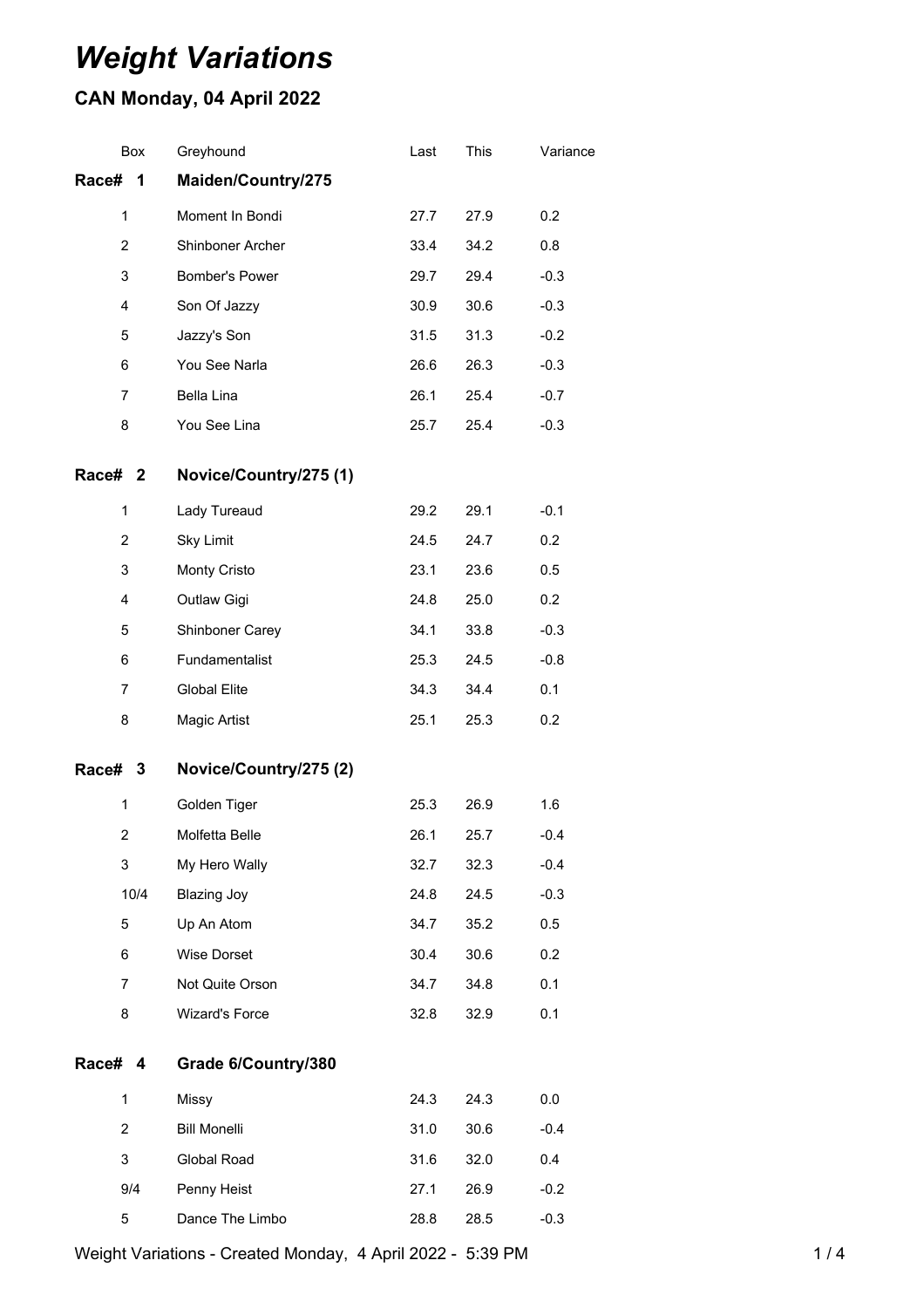### **CAN Monday, 04 April 2022**

|                           | Box | Greyhound                    | Last | This | Variance |
|---------------------------|-----|------------------------------|------|------|----------|
| 6                         |     | Shinboner Stunt              | 35.0 | 34.9 | $-0.1$   |
| 7                         |     | Saint Ruby                   | 30.3 | 30.3 | 0.0      |
| 8                         |     | Prime Candy                  | 24.3 | 24.5 | 0.2      |
| Race# 5                   |     | Mixed 4/5/Country/520        |      |      |          |
| 1                         |     | Sandy Can Browse             | 25.3 | 25.4 | 0.1      |
| $\overline{c}$            |     | Fire Cloud                   | 32.2 | 33.7 | 1.5      |
| 3                         |     | Fabian's Gold                | 32.2 | 32.3 | 0.1      |
| 4                         |     | Exhilarate                   | 32.2 | 32.4 | 0.2      |
| 6                         |     | Cup Keeping                  | 26.5 | 26.5 | 0.0      |
| 7                         |     | Kirmizi                      | 33.3 | 33.5 | 0.2      |
| 8                         |     | Kinjarling                   | 34.7 | 34.5 | $-0.2$   |
| Race# 6                   |     | Grade 5/Country/380          |      |      |          |
| 1                         |     | <b>Teleport Tilly</b>        | 28.1 | 28.3 | 0.2      |
| $\overline{c}$            |     | King Of Saxony               | 30.8 | 30.8 | 0.0      |
| 3                         |     | Exploded Ravioli             | 31.0 | 31.4 | 0.4      |
| 4                         |     | Shinboner Cool               | 34.8 | 34.7 | $-0.1$   |
| 5                         |     | Deep Pocket Nod              | 32.8 | 32.5 | $-0.3$   |
| 6                         |     | Maximum Sarah                | 27.7 | 27.8 | 0.1      |
| 7                         |     | Teenage Rampage              | 35.5 | 34.7 | $-0.8$   |
| 8                         |     | Molfetta Dawn                | 26.8 | 26.7 | $-0.1$   |
| Race#                     | 7   | Free For All (s)/Country/275 |      |      |          |
| 1                         |     | Carapaz                      | 25.6 | 25.5 | $-0.1$   |
| $\overline{c}$            |     | Roll Out                     | 29.1 | 29.1 | 0.0      |
| $\ensuremath{\mathsf{3}}$ |     | Holly Keeping                | 27.4 | 27.5 | 0.1      |
| 4                         |     | Hit It Gypsy                 | 26.2 | 25.9 | $-0.3$   |
| 5                         |     | Lady Day Star                | 24.2 | 24.3 | 0.1      |
| 6                         |     | <b>Express Malt</b>          | 27.7 | 27.8 | 0.1      |
| 7                         |     | Ace Chase                    | 30.5 | 30.4 | $-0.1$   |
| 8                         |     | Fawn Roller                  | 28.9 | 28.9 | 0.0      |
| Race#                     | 8   | Grade 6/Country/520          |      |      |          |
| $\overline{c}$            |     | Lilly Can Browse             | 24.9 | 24.8 | $-0.1$   |
| 3                         |     | Theatre Of War               | 36.0 | 35.1 | $-0.9$   |
| 4                         |     | You're Kidding               | 33.6 | 33.7 | 0.1      |
| 6                         |     | Molfetta Snow                | 31.4 | 31.4 | 0.0      |
|                           |     |                              |      |      |          |

Weight Variations - Created Monday, 4 April 2022 - 5:39 PM 2/4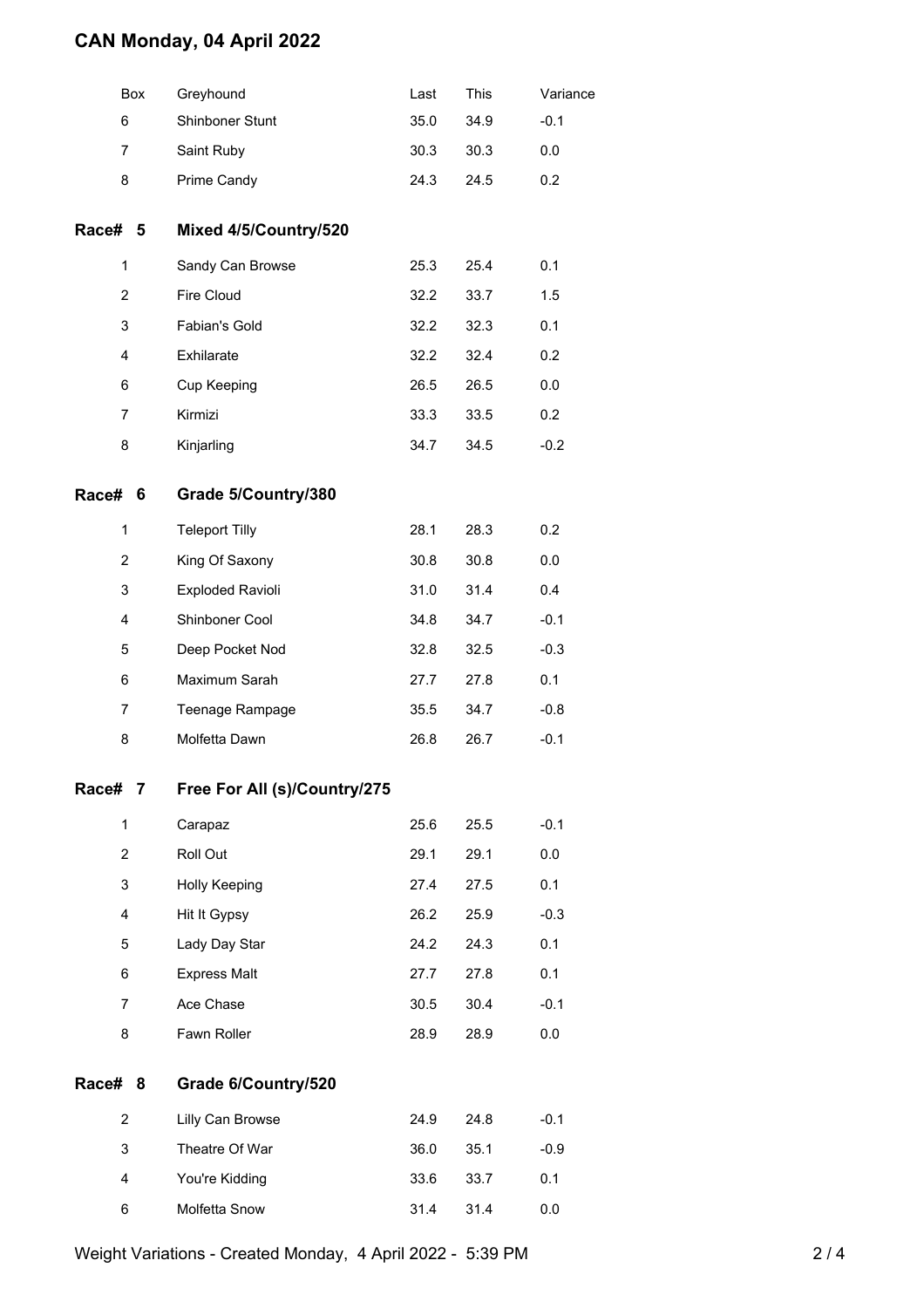### **CAN Monday, 04 April 2022**

|                | Box            | Greyhound               | Last | This | Variance |
|----------------|----------------|-------------------------|------|------|----------|
|                | 7              | Cash Back               | 29.9 | 29.9 | 0.0      |
|                | 8              | Bazinga Boy             | 31.4 | 31.3 | $-0.1$   |
| Race# 9        |                | Mixed 4/5/Country/275   |      |      |          |
|                | 1              | Divine Dixie            | 26.4 | 25.9 | $-0.5$   |
|                | $\overline{2}$ | Miss Sniper             | 28.7 | 28.3 | $-0.4$   |
|                | 3              | Maree Keeping           | 28.7 | 28.7 | 0.0      |
|                | 4              | Vegas City              | 33.5 | 32.9 | $-0.6$   |
|                | 5              | One Chance              | 28.1 | 28.2 | 0.1      |
|                | 6              | Son Of Bamsy            | 32.0 | 31.8 | $-0.2$   |
|                | $\overline{7}$ | Wild Tony               | 34.9 | 34.9 | 0.0      |
|                | 8              | <b>Grand Riot</b>       | 34.0 | 33.9 | $-0.1$   |
| <b>Race#10</b> |                | Grade 6/Country/275 (1) |      |      |          |
|                | 9/1            | On The Watch            | 27.2 | 27.1 | $-0.1$   |
|                | $\overline{2}$ | Go Key                  | 35.3 | 34.4 | $-0.9$   |
|                | 3              | Prime Rocket            | 30.8 | 30.3 | $-0.5$   |
|                | 5              | Astrolithology          | 28.0 | 27.8 | $-0.2$   |
|                | 6              | <b>Black Garnet</b>     | 33.9 | 34.1 | 0.2      |
|                | $\overline{7}$ | Mallee Girl             | 25.9 | 26.7 | 0.8      |
|                | 8              | <b>Twisted Odds</b>     | 30.5 | 30.6 | 0.1      |
| <b>Race#11</b> |                | Mixed 5/6/Country/275   |      |      |          |
|                | 1              | Zulu Finesse            | 27.8 | 27.7 | $-0.1$   |
|                | $\overline{2}$ | Raven Loon              | 25.5 | 25.6 | 0.1      |
|                | 4              | Joanna Keeping          | 29.4 | 29.6 | 0.2      |
|                | 5              | Boombox Charlie         | 33.4 | 33.2 | $-0.2$   |
|                | 10/6           | Romantic Man            | 30.4 | 30.4 | 0.0      |
|                | $\overline{7}$ | No Ideas                | 32.0 | 32.0 | 0.0      |
|                | 8              | Emma Monelli            | 25.0 | 24.8 | $-0.2$   |
| <b>Race#12</b> |                | Grade 6/Country/275 (2) |      |      |          |
|                | 1              | Causeway Girl           | 26.6 | 26.6 | 0.0      |
|                | $\overline{2}$ | Jumping Jazz            | 26.6 | 26.2 | $-0.4$   |
|                | 3              | Guesses                 | 27.7 | 27.4 | $-0.3$   |
|                | 10/4           | Fiddly                  | 29.3 | 29.3 | 0.0      |
|                | 5              | Avenger Spolly          | 32.3 | 32.4 | 0.1      |
|                | 6              | Sebastian Mac           | 30.6 | 30.4 | $-0.2$   |